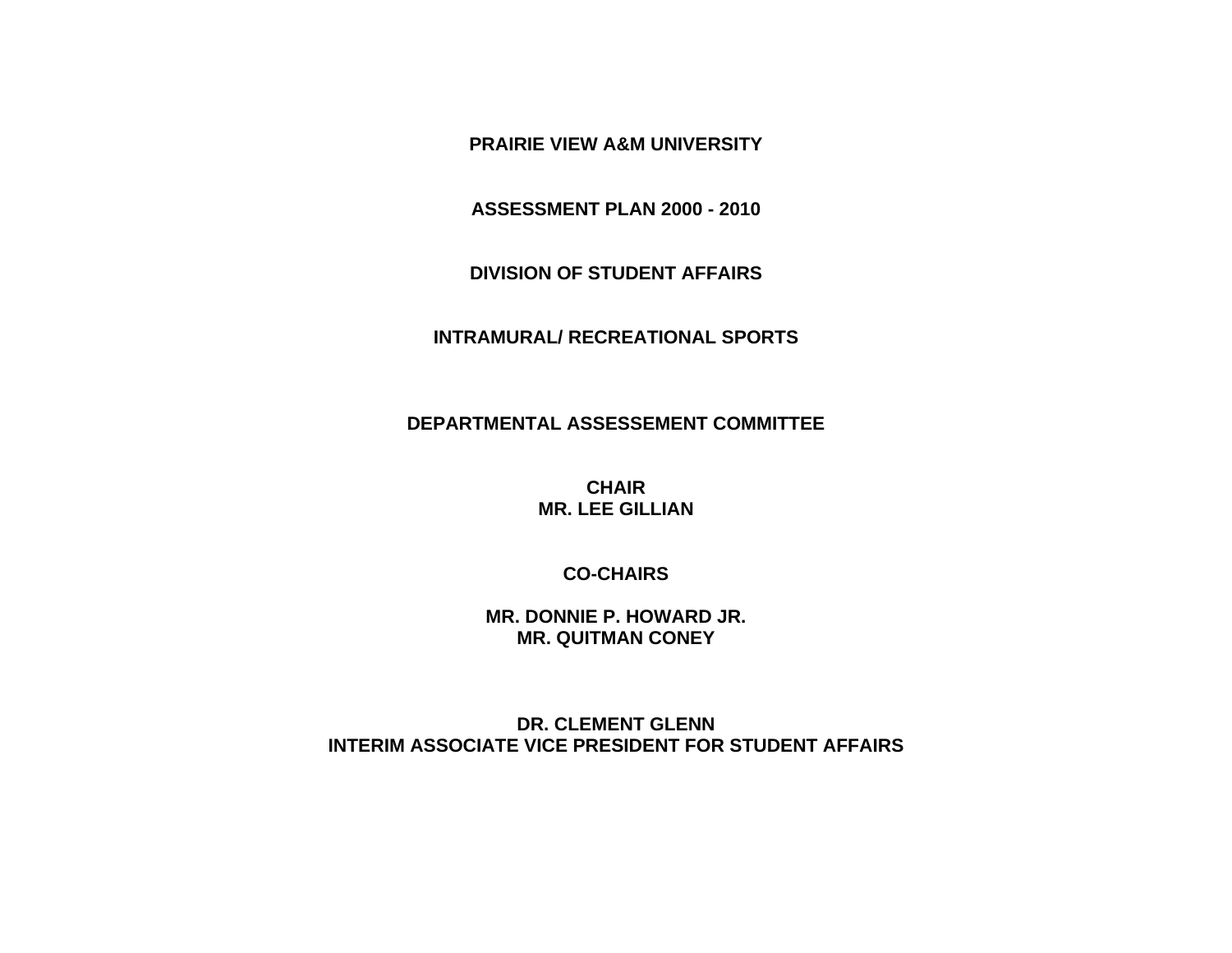# **Our Mission**

Consistent with the mission and core values of the University and the Division of Student Affairs, our mission is to provide opportunities for the students, faculty/staff, community and their families to engage in healthy recreational activities in a safe and wholesome environment. Also, to foster sportsmanship and promote health & social awareness that creates a platform for learning and development among our participants.

## **Alignment to University's Mission**

The Department of Intramural/Recreational Sports is charged with the duty of supporting our faculty/staff, student body, and the surrounding communities in healthy life styles choices that will enhance their overall professional and personal outcomes. Access and quality are two major University *core values.* The core values of providing access and quality emanate from our historically tripartite mission of providing research, *service* and teaching. More importantly, the office of Intramural/Recreational Sports has a duty to follow the mandates set forth by the University to disseminate information to our constituents keeping them abreast of current health issues as it relates to living a healthy lifestyle.

### **Core Values of the Office of Intramural/Recreational Sports**

### **Diversity**

Prairie View A&M University will sustain its commitment to recruit, enroll, educate, and graduate students and to employ and advance faculty and staff without regard to age, ethnicity, gender, national origin, socioeconomic background, or educationally unrelated handicap; further, the University will offer challenges to both the academically talented and the under-prepared who arrive in college with ability, but without college-ready achievement.

### Leadership

Prairie View A&M University will stimulate, initiate, and implement programs and service to both inspire and guide students, faculty, and staff in developing their self-confidence, self-discipline, and other requisites to becoming successful leaders in their professions and in their communities; further, the University will offer campus-based and distance education programs to enhance the life chances for person in its service areas.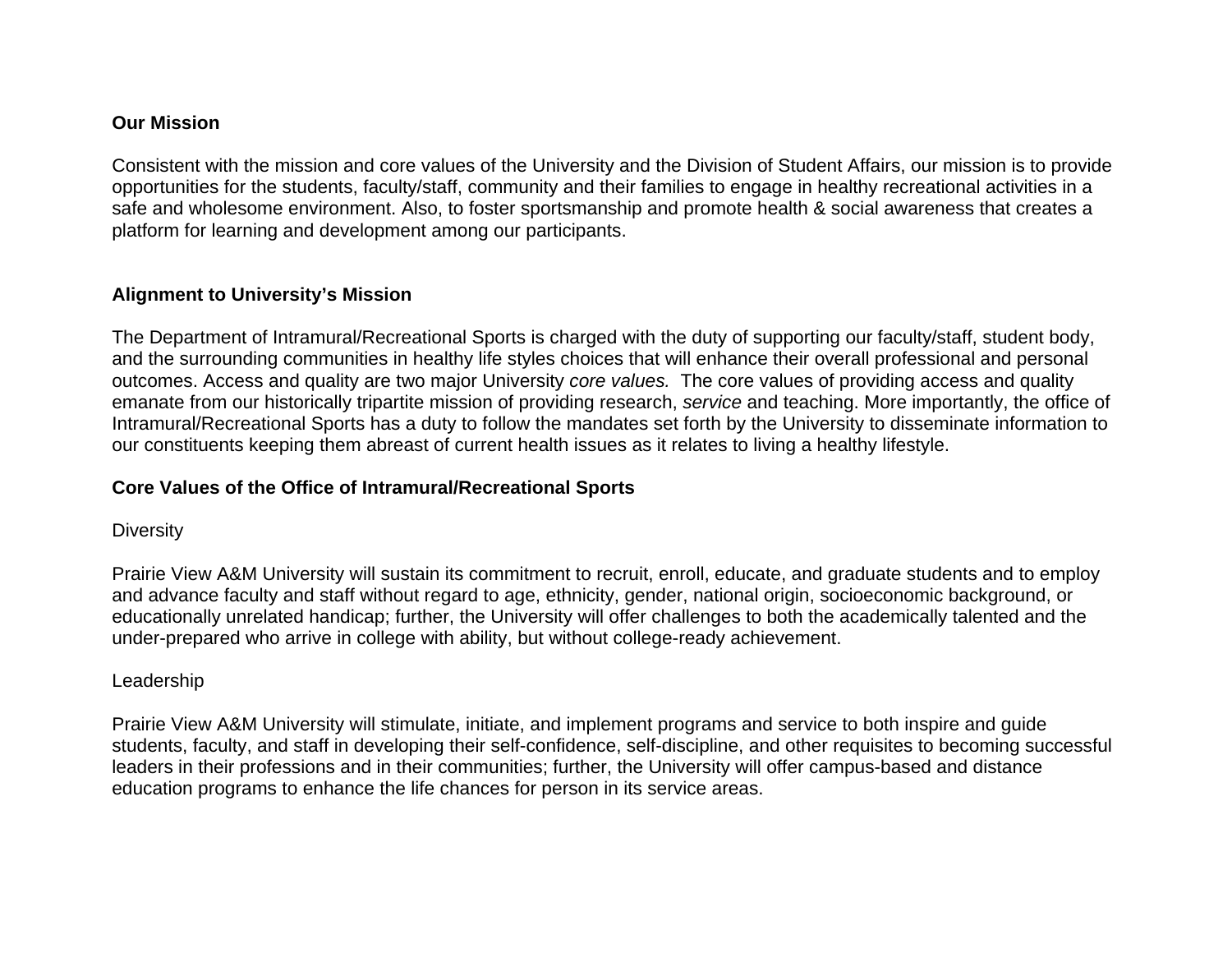## **Conceptual Framework for Assessment in Intramural/Recreational Services**

The Department of Intramural/Recreational Sports framework for assessment coincides with the functions for which the office was created to address. This is to provide participation in a variety of activities that satisfy the needs of students, faculty, and staff members in a healthy environment. Also, to have qualified professional staff to help individuals with their health needs so that they may achieve their fullest potential by enhancing and sustaining a supportive atmosphere that nurtures policies, practices and services based on the students needs.

Within the conceptual framework the questions of how, why, and what motivates us to implement the programs that we offer must be addressed. What expertise in our knowledge base that has any correlation or meaningful programs for our students' enhancement of health, leadership skills and life choices within Intramural/Recreational services?

Stated by the "Council for the Advancement of Standards in Higher Education" (CAS) effective programming in the area of Intramural/Recreational sports should provide value to participants by helping individuals develop and maintain a positive self-image, stronger social skills, enhanced physical fitness, and good mental health. Additionally, goal 7 of the diversity's goals for 2005-2010 charges our office with the responsibility of promoting programs that contribute to student success.

Also, our office should:

Provide extracurricular education opportunities through participation in recreational sports and the provision of relevant leadership positions.

Contribute positively to institutional relations through significant and high quality recreational sports programming.

Coordinate the use of campus recreation facilities in cooperation with other administrative units such as athletics, physical education, and student activities.

Enhance college and university student and faculty recruitment and retention initiatives.

Cooperate with academic units, focusing on the development of recreational sports curricula.

Our knowledge base includes the "mission and the 2005-2010 Institutional Goals of Prairie View A&M University". We support fully the following Institutional Goal: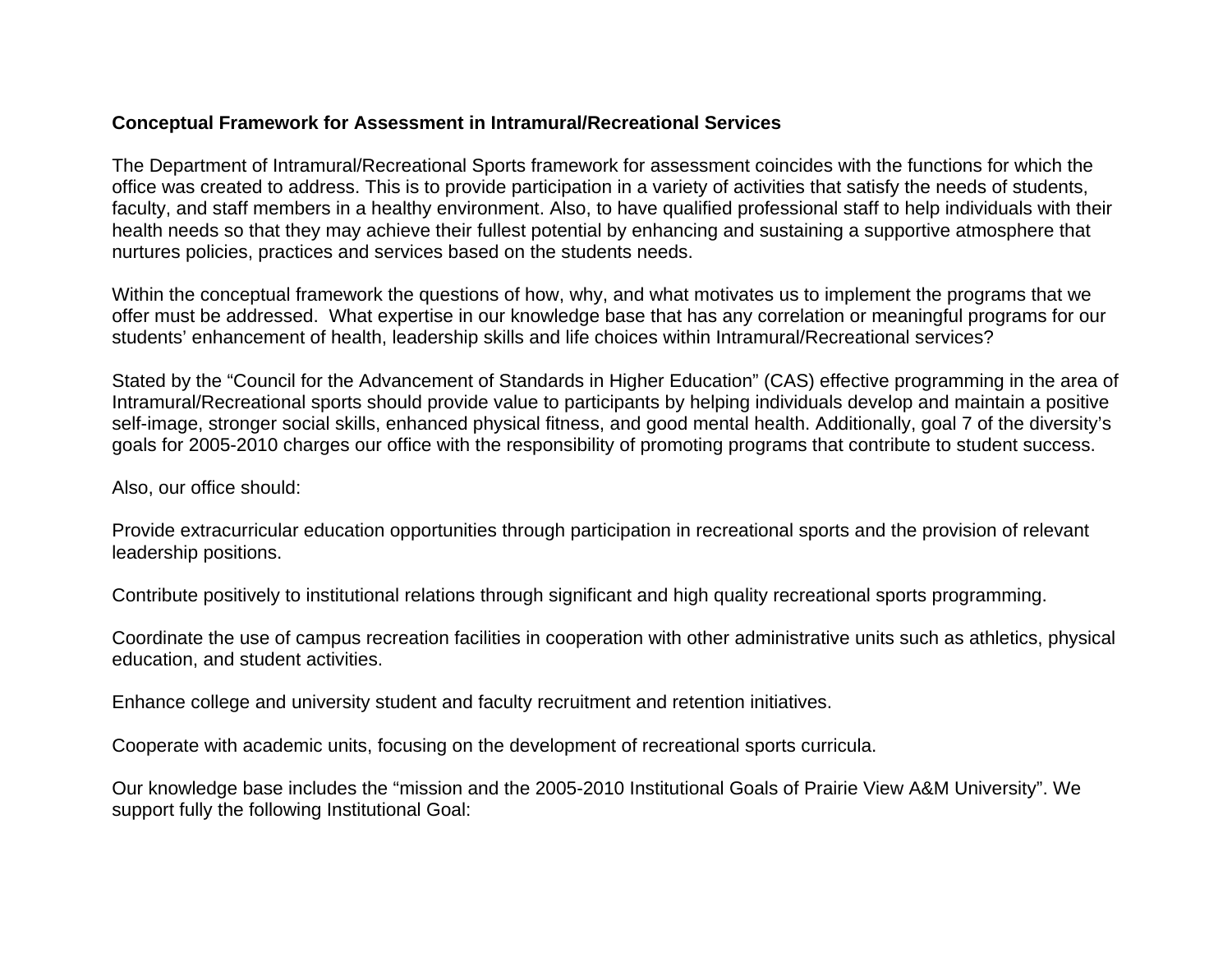| Goal 7. Promote Programs that contribute to Student Success |                                                                                                                        |                                                                        |                             |                            |                                                                                                      |  |
|-------------------------------------------------------------|------------------------------------------------------------------------------------------------------------------------|------------------------------------------------------------------------|-----------------------------|----------------------------|------------------------------------------------------------------------------------------------------|--|
| <b>Outcomes</b>                                             | <b>Objectives/Action Strategies</b>                                                                                    | <b>Success Measure</b>                                                 | Person (s) Responsible      | <b>Resource Allocation</b> | <b>Leads to Continuous Improvement</b><br><b>And New Performance Measure</b>                         |  |
| Improve the quality of<br>support staff                     | Participate in annual meetings of<br>national, System, and local<br>professional associations such as<br>$N.I.R.S.H.A$ | 100% staff participation<br>in at least one annual<br>meeting per year | ${\rm PD}$<br>$\mathbf{PA}$ | \$3,000                    | Promote the quality and vitality of<br>professional staff                                            |  |
|                                                             |                                                                                                                        |                                                                        |                             |                            | Funds for travel to Florida to attend 2008<br>the annual meeting of N.I.R.S.H.A will<br>be provided. |  |
|                                                             |                                                                                                                        |                                                                        |                             |                            |                                                                                                      |  |
|                                                             |                                                                                                                        |                                                                        |                             |                            |                                                                                                      |  |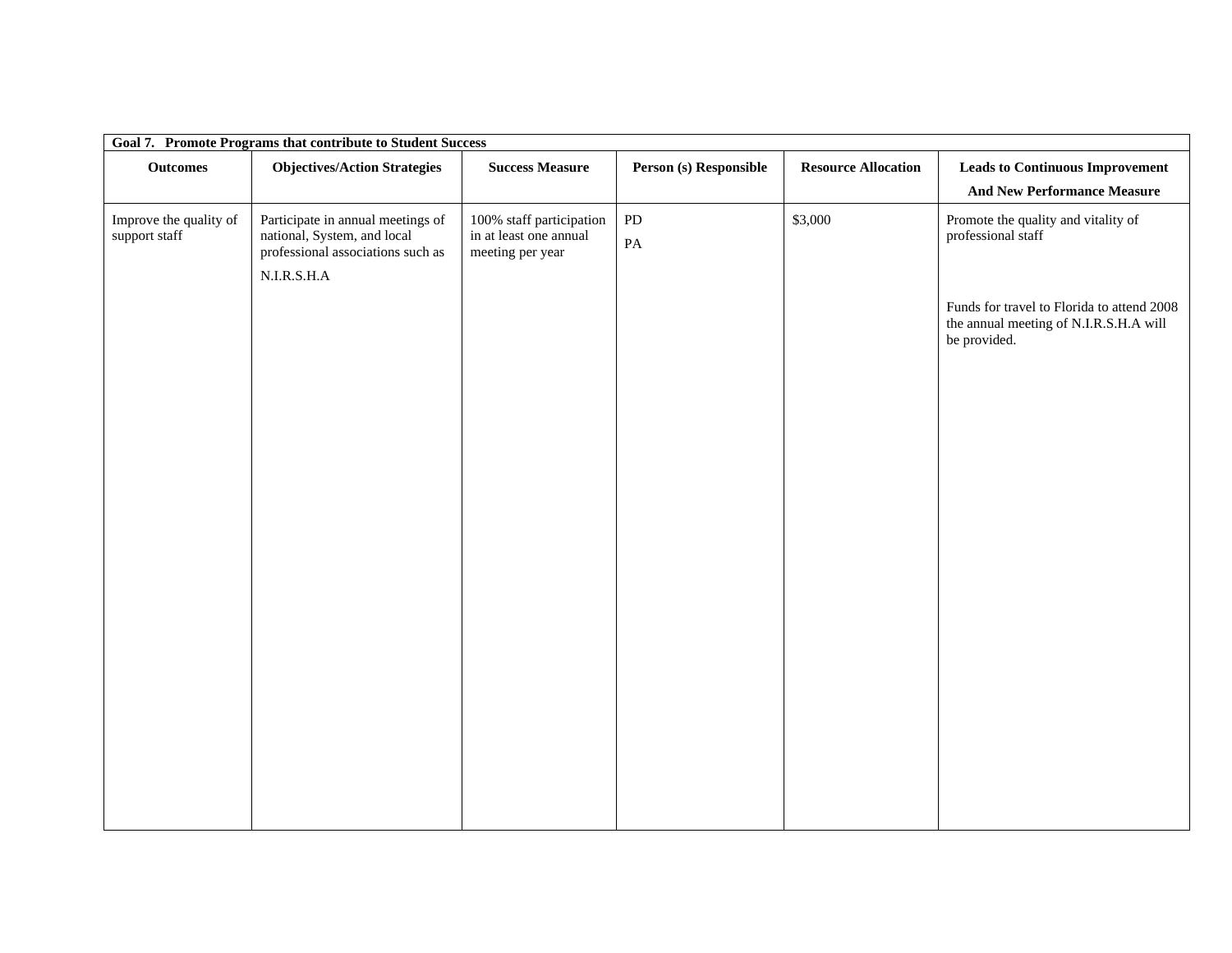| <b>Goal 7. Promote Programs that Contribute to Student Success</b> |                                                                                                                                                 |                                                                                                                                                |                        |                            |                                                                                                                     |  |
|--------------------------------------------------------------------|-------------------------------------------------------------------------------------------------------------------------------------------------|------------------------------------------------------------------------------------------------------------------------------------------------|------------------------|----------------------------|---------------------------------------------------------------------------------------------------------------------|--|
| <b>Outcomes</b>                                                    | <b>Objectives/Action Strategies</b>                                                                                                             | <b>Success Measure</b>                                                                                                                         | Person (s) Responsible | <b>Resource Allocation</b> | <b>Leads to Continuous Improvement</b><br><b>And New Performance Measure</b>                                        |  |
| Improve the quality of<br><b>Support Staff</b>                     | Collaborate with the Texas<br>A&M System Universities and<br>Agencies through participation<br>in the annual TAMUS Student<br>Affairs Symposium | 2007 Satisfaction Survey<br>yielded 100% approval<br>rating with the TAMUS<br><b>Student Affairs</b><br>Symposium sponsored by<br><b>PVAMU</b> | ${\rm PD}$<br>PA       | \$1200                     | Maintained efforts to gain and share best<br>practices and innovative research on<br>programming in Student Affairs |  |
|                                                                    |                                                                                                                                                 |                                                                                                                                                |                        |                            | Strengthened linkages among like<br>departments across the A&M System                                               |  |
|                                                                    |                                                                                                                                                 | (75.2% rated the<br>Symposium as excellent;<br>24.8 rated the overall<br>Symposium as good)                                                    |                        |                            | 2007-08 goal is to maintain 100% staff<br>participation at the TAMUS Student<br>Affairs Symposium                   |  |
|                                                                    |                                                                                                                                                 |                                                                                                                                                |                        |                            |                                                                                                                     |  |
|                                                                    |                                                                                                                                                 |                                                                                                                                                |                        |                            |                                                                                                                     |  |
|                                                                    |                                                                                                                                                 |                                                                                                                                                |                        |                            |                                                                                                                     |  |
|                                                                    |                                                                                                                                                 |                                                                                                                                                |                        |                            |                                                                                                                     |  |
|                                                                    |                                                                                                                                                 |                                                                                                                                                |                        |                            |                                                                                                                     |  |
|                                                                    |                                                                                                                                                 |                                                                                                                                                |                        |                            |                                                                                                                     |  |
|                                                                    |                                                                                                                                                 |                                                                                                                                                |                        |                            |                                                                                                                     |  |
|                                                                    |                                                                                                                                                 |                                                                                                                                                |                        |                            |                                                                                                                     |  |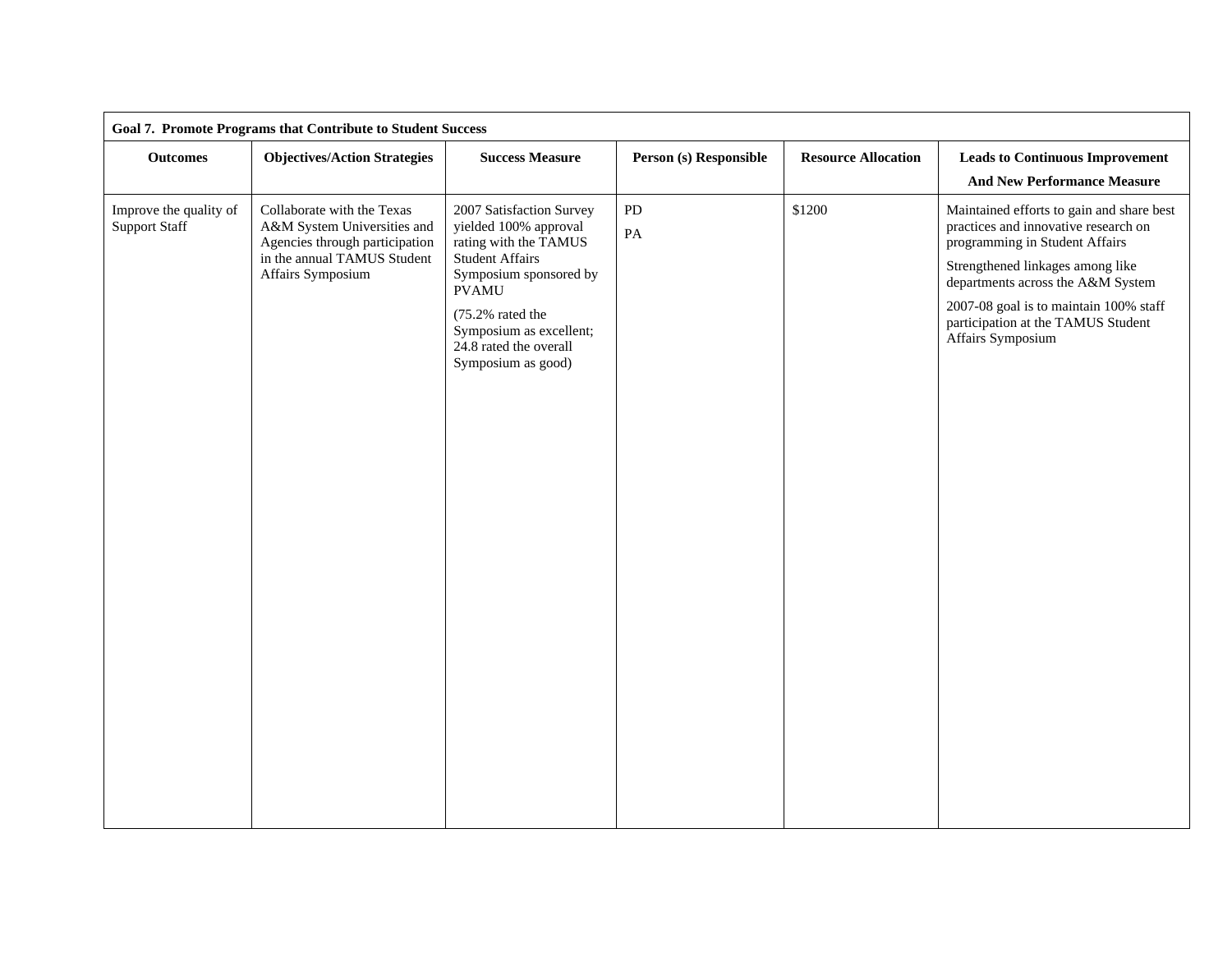| <b>Goal 7. Promote Programs that Contribute to Student Success</b>                                            |                                                                                                                                                             |                                                                                    |                        |                            |                                                                                                                                                                                                                                                              |  |
|---------------------------------------------------------------------------------------------------------------|-------------------------------------------------------------------------------------------------------------------------------------------------------------|------------------------------------------------------------------------------------|------------------------|----------------------------|--------------------------------------------------------------------------------------------------------------------------------------------------------------------------------------------------------------------------------------------------------------|--|
| <b>Outcomes</b>                                                                                               | <b>Objectives/Action Strategies</b>                                                                                                                         | <b>Success Measure</b>                                                             | Person (s) Responsible | <b>Resource Allocation</b> | <b>Leads to Continuous Improvement</b><br><b>And New Performance Measure</b>                                                                                                                                                                                 |  |
| Engage students in<br>rigorous educational<br>programs and provide<br>an environment<br>conductive to success | 2) Support services for faculty<br>/staff/students and surrounding<br>communities' needs to be<br>incorporated who want to<br>embrace healthy life choices. | Conducted standard<br>student survey in AY07-08                                    | PD                     | N/A                        | 82% of student data suggested need for<br>Handbook.                                                                                                                                                                                                          |  |
|                                                                                                               | Draft student handbook                                                                                                                                      | Handbook drafted in July,<br>2007                                                  | PA                     | N/A                        | On-line access to printed information.                                                                                                                                                                                                                       |  |
|                                                                                                               |                                                                                                                                                             | August 2008 Student<br>Handbook will be<br>disseminated to students<br>and faculty | PD, PA                 | \$2700                     | On-line access to printed information.<br>In September of AY07-08, copies of the<br>Student Handbook will be disseminated<br>to satellite campuses and community<br>affiliates.<br>Program flyers will be placed at local<br>offices and community agencies. |  |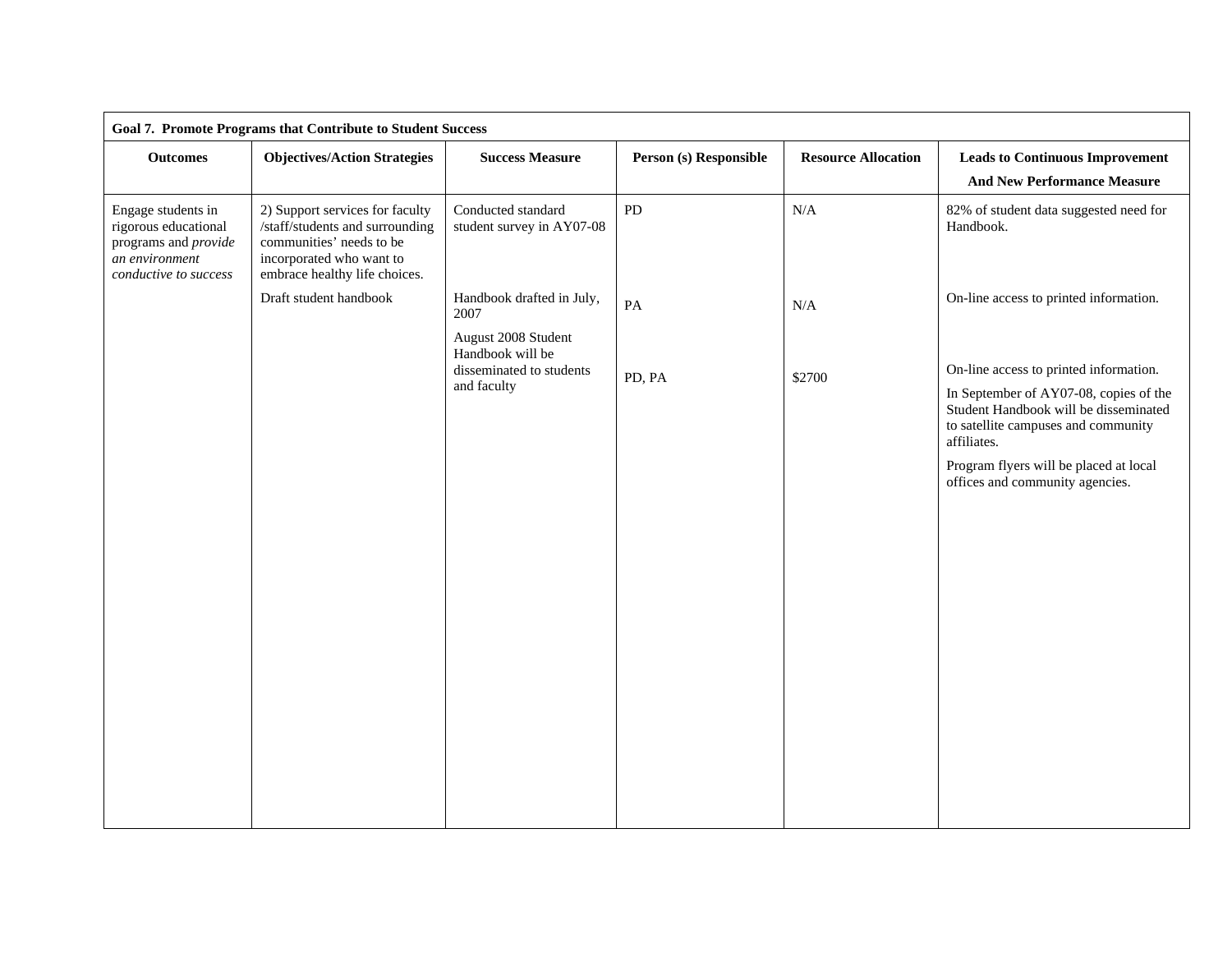| <b>Goal 7. Promote Programs that Contribute to Student Success</b>                                                                                                                                             |                                                                                                                                                           |                        |                            |                                                                                                                                                               |  |  |
|----------------------------------------------------------------------------------------------------------------------------------------------------------------------------------------------------------------|-----------------------------------------------------------------------------------------------------------------------------------------------------------|------------------------|----------------------------|---------------------------------------------------------------------------------------------------------------------------------------------------------------|--|--|
| <b>Objectives/Action Strategies</b>                                                                                                                                                                            | <b>Success Measure</b>                                                                                                                                    | Person (s) Responsible | <b>Resource Allocation</b> | <b>Leads to Continuous Improvement</b><br><b>And New Performance Measure</b>                                                                                  |  |  |
| Collaborate with programs<br>within the division of Student<br>Affairs to promote and support<br>Division activities. More<br>specifically to promote<br><b>Intramurals and Recreational</b><br>Sports events. | Tables and booths at<br>events including: Health<br>Seminar, Freshman<br>College Fair, Panther Land<br>Day, Watermelon Festival<br><b>AND County Fair</b> | <b>PD</b><br>PA        | \$1300                     | Enhanced communication and<br>collaboration among units emphasizing a<br>common mission and goal to enhance<br>student awareness, development and<br>success. |  |  |
|                                                                                                                                                                                                                | The office disseminated<br>brochures also scholarship<br>money to one male &<br>female in addition to give -<br>always in AY 2006-07                      | <b>PD</b><br>PA        | \$3150                     | In AY 07-08, increase participation in<br>information and awareness events.                                                                                   |  |  |
|                                                                                                                                                                                                                |                                                                                                                                                           |                        |                            |                                                                                                                                                               |  |  |